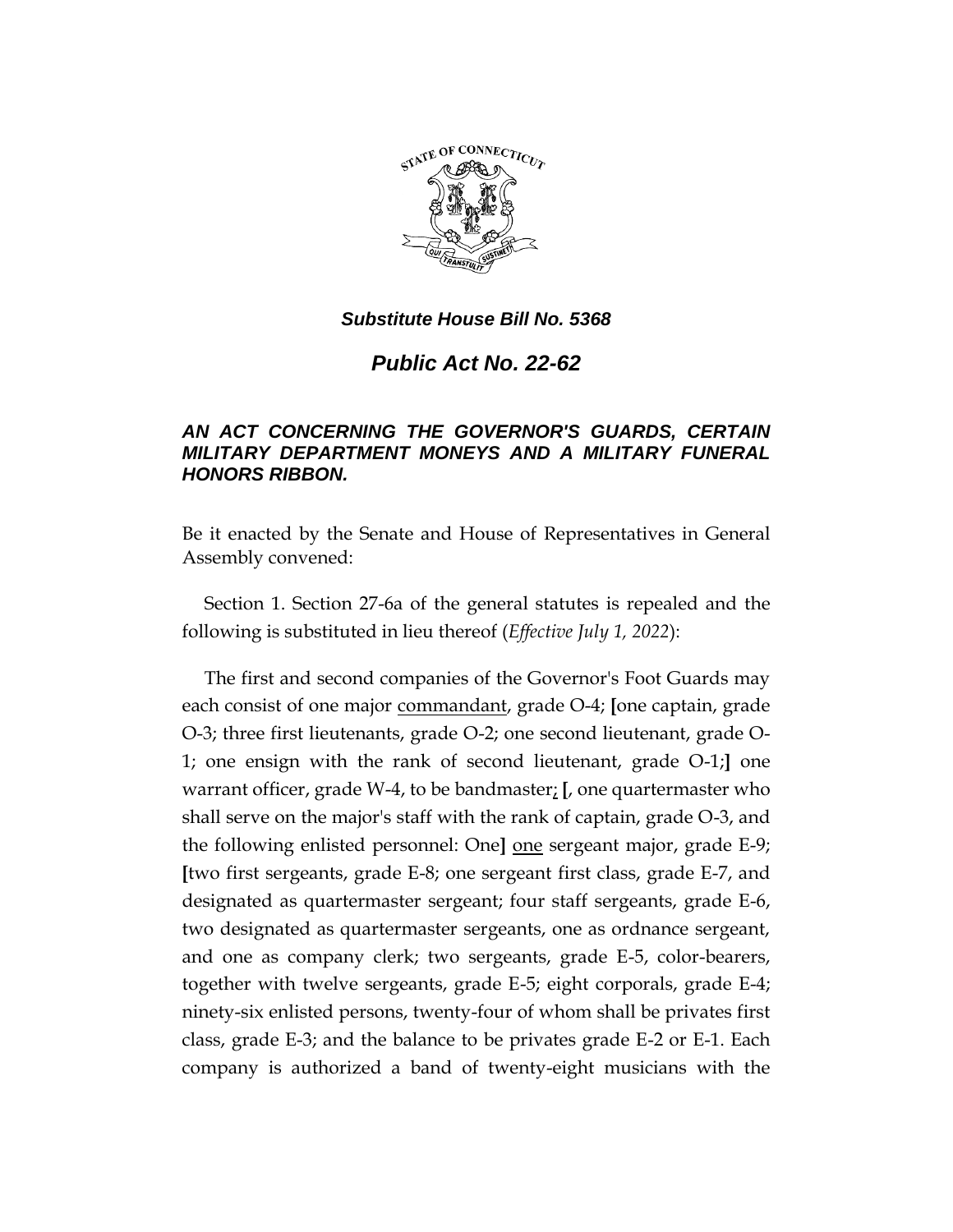#### *Substitute House Bill No. 5368*

following grades: One sergeant first class, grade E-7; two staff sergeants, grade E-6; four sergeants, grade E-5; seventeen corporals, grade E-4; four privates first class, grade E-3, and twenty-eight persons for field music with the following grades: One sergeant first class, grade E-7; two staff sergeants, grade E-6; four sergeants, grade E-5; seventeen corporals, grade E-4; four privates first class, grade E-3. The commander of any company of the Governor's Guards may appoint either of its sergeants to be an orderly sergeant and may displace such orderly sergeant and make a new appointment as occasion may require**]** and such other personnel as is consistent with orders issued or regulations prescribed under section 27-14 and with the provisions of section 27-79.

Sec. 2. Section 27-7 of the general statutes is repealed and the following is substituted in lieu thereof (*Effective July 1, 2022*):

The first and second companies of the Governor's Horse Guards may each consist of one major **[**, one captain, two first lieutenants, two second lieutenants, one cornet with the rank of second lieutenant, one master sergeant, one first sergeant, two staff sergeants, twelve sergeants, twelve corporals, thirty-two privates first class and sixty-four privates**]** commandant, grade O-4; one sergeant major, grade E-9; and such other personnel as is consistent with orders issued or regulations prescribed under section 27-14 and with the provisions of section 27-79.

Sec. 3. Section 27-8 of the general statutes is repealed and the following is substituted in lieu thereof (*Effective July 1, 2022*):

The Governor's Guards **[**, subject to the provisions of their charters and of the general statutes as to organization, training and discipline,**]** shall be organized militia, with the immunities and privileges provided by law, and **[**, in time of war, invasion, rebellion or riot or reasonable apprehension thereof, may be ordered out by the Governor for duty**]** may be ordered to state military duty by the Governor.